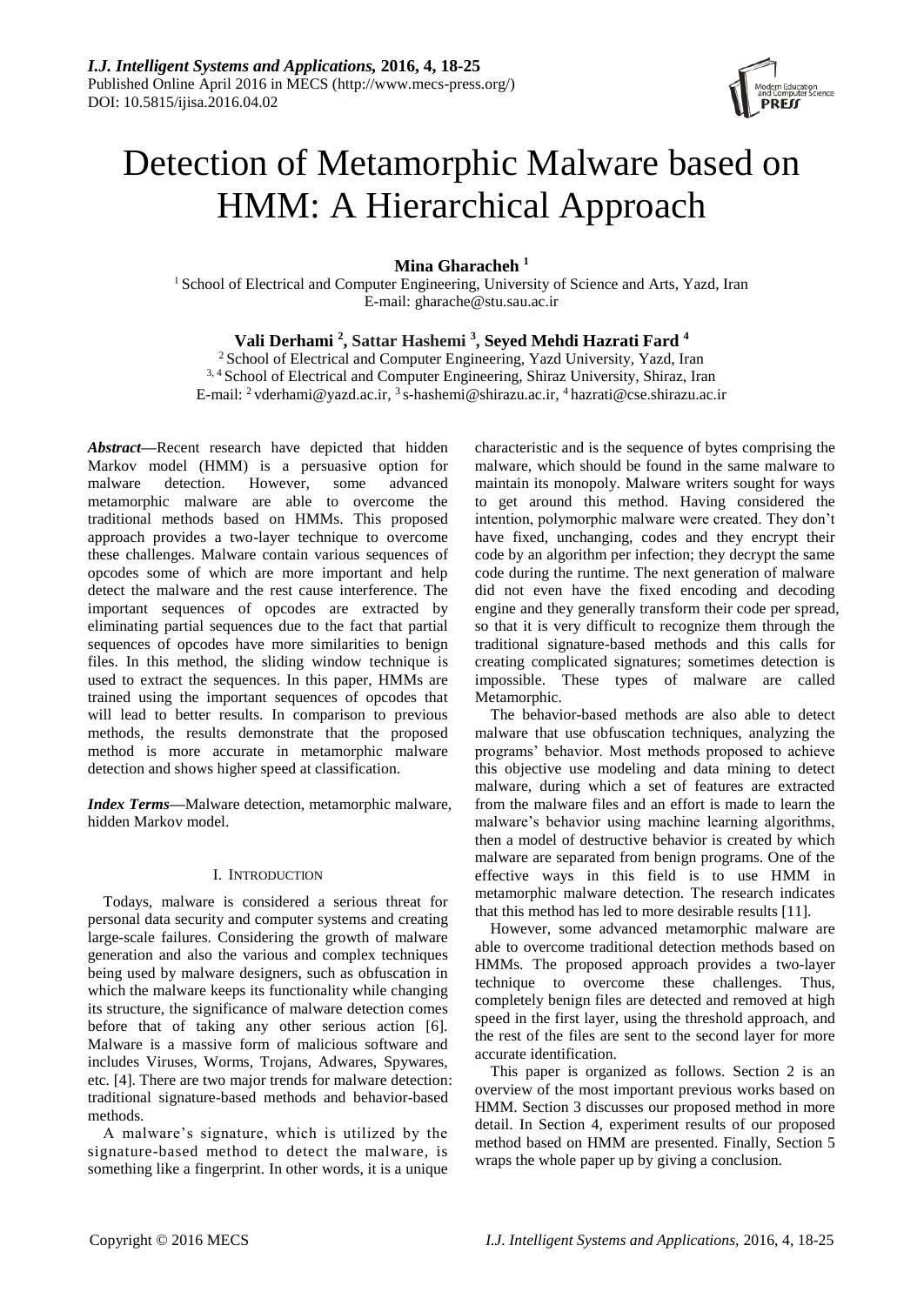#### II. RELATED WORK

In this section, HMM-based malware detection works are reviewed. HMM was introduced in the late 1960s and now it is expanding the range of its applications rapidly. HMMs can have various applications in the field of modeling and learning and they are most well-known for pattern recognition, such as recognizing voice and handwriting, recognizing points and movement, labeling speech and Bioinformatics [7].

Several HMMs are being trained based on phonemes in speech recognition as a solution and the input signal similarity is computed by the trained models. In this solution, the input signal is divided into fixed-sized, overlapping, frames and each frame is analyzed by HMMs and is classified as a phoneme [8]. The solution can be applied, with little change, to detect metamorphic malware.

It is challenging to classify malware automatically. Annachhatre et al used HMM and cluster analysis to solve the problem. They evaluated the HMMs according to a scoring technique and they clustered by K-mean algorithm and achieved acceptable results [2].

The creators of metamorphic viruses endeavor to frustrate methods based on HMM, using dead benign codes. Vinod et al presented a new approach to detect unseen malware and benign samples, using the discriminating linear analysis to rank and produce the most prominent features of opcode which can improve detection rate compared to general scanners [5].

Wong et al utilized the threshold approach to distinguish malware, using HMM successfully. They demonstrated that the approach presents a practical solution for some metamorphic viruses which cannot be detected by the signature-based method. In this method, the opcode sequence is considered unique in the destructive software and is learned by the HMM. Then the probability of observing the opcode sequences in every new file is examined and determined based on its similarity with the sequences learned from this model. It is classified as virus if the probability is more than the determined threshold, otherwise it is classified as benign [12]. The most important benefit of this method is that the analysis is performed at a high speed, as it uses just a single HMM. However, some of the metamorphic malware such as MWOR are able to escape this detection approach.

Kalbhor et al used the dual HMM as a tool to detect metamorphic viruses and they could detect them with a high precision. However, the approach causes much overload and the identification time is about twice the threshold approach, as it creates a separated model for each virus family and each family of benign files rather than using only one HMM. Then, for each file it computes the probability of observing opcode sequences based on each model separately and matches the file to the family that the model corresponding to it has the highest probability [11].

#### III. PROPOSED METHOD

In recent years, different approaches have been developed using some parts of executable files to detect malware. Although every part of an executable contains important information about the file, all of the information does not facilitate the detection of destructive behavior. The sequences of opcodes extracted from an executable file explain the file's behavior and can be shown as a set of simpler tasks through a few opcodes [3]. Every unique sequence of opcodes makes up part of an executable file that lead to a specific behavior which, in some cases, could be similar to the resulting behavior of another unique sequence.

A malware program includes various sequences of opcodes, some of which facilitate detection and the rest just interfere with and hinder detection. As a result, if commands could be separated from each other and the HMM be trained based on the important commands, it would lead to better results. However, the problem is that we are not aware of the locations of important sequences of opcodes in the malware file.

The proposed method uses less important sequences of opcodes in malware to extract the important sequences. It can be done based on the fact that less important sequences of opcodes are the ones which have more similarity to benign files.

Therefore, we break down malware into overlapping parts equal in size and call each new part a frame. In fact, each frame unique sequences of opcodes. Afterwards, each frame is fed to the HMM, which is trained based on benign files, as input in order for the HMM to score the extent of similarity. In other words, the similarity of each frame to benign files is evaluated and we get rid of the frames which show higher similarity because of the fact that such frames bear less significance in the process of malware detection. Thus, the remaining frames are those containing sequences with higher significance. Consequently, by training an HMM based on these more important sequences, we would be able to detect malware faster and more accurately.

As mentioned previously, HMM is a statistical model that using statistical features of signals calculates the similarity. In this proposed method, the signal comprises of the sequences of malware opcodes based on which the model is trained.

The presented method requires explaining three fixed coefficients: the size of the frames, the importance threshold and the classification threshold. The frame size is the opcode sequence length extracted from the destructive software. Thus, if the frame size is considered three, each extracted frame includes only three opcodes. In this method, we use the sliding window technique to extract the frames [10]. The importance threshold is the cutting point by which the unique and important part of the malware is separated from the less important part. If the importance threshold is zero, which is very large, malware code is extracted completely and if it is selected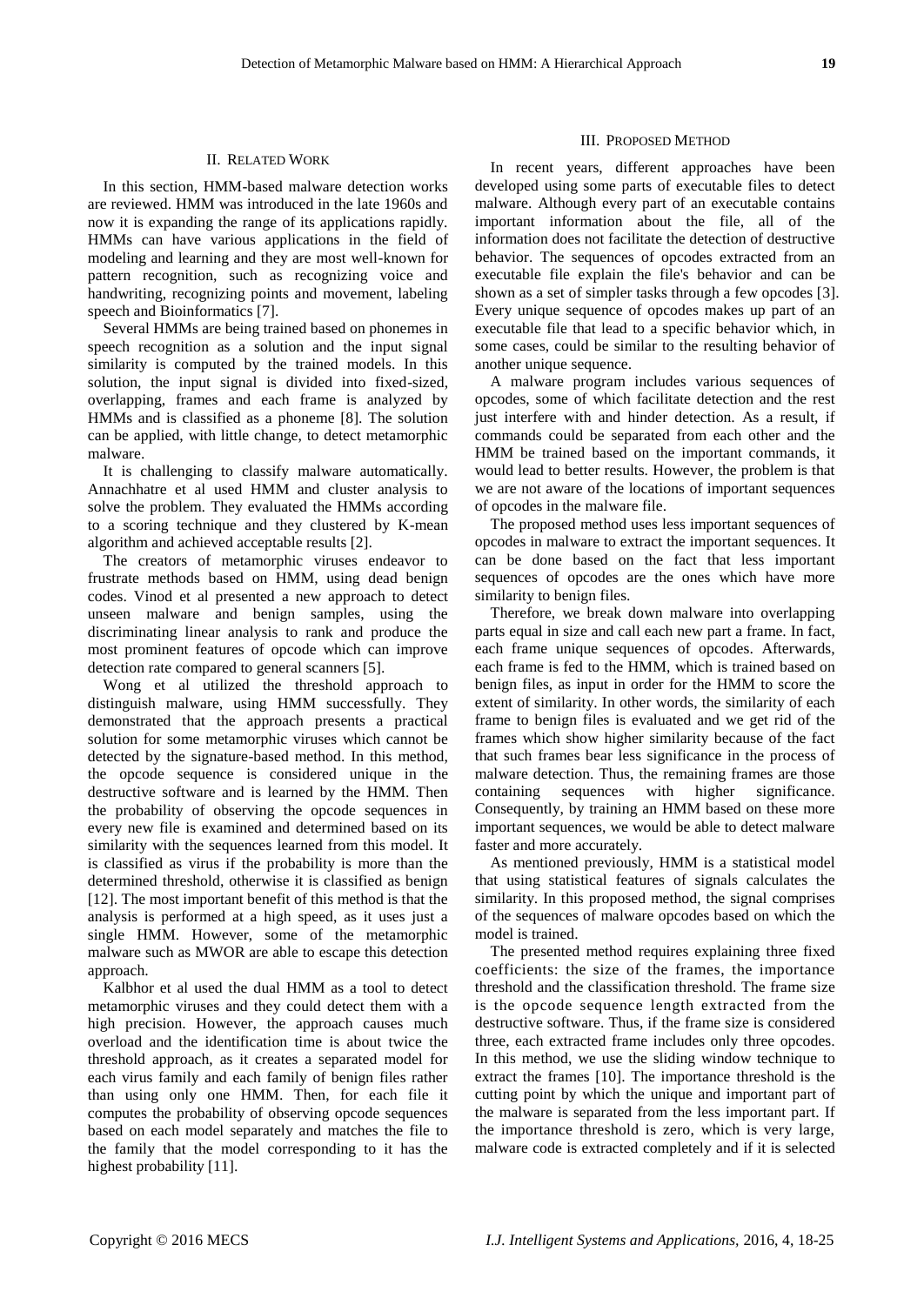very small, only a small portion of unique sequences of opcodes is extracted. The classification threshold is the cutting point which determines if the existing files in the test set should be classified as malware or benign. In the following sections the process of signal production and each of these constants are explained in length.

In order to reduce the time spent on file classification, this method exploits two different layers which are both based on HMM; in a way that the first layer, using the threshold approach, detects files which are certainly benign and gets rid of them, resulting in an increased efficiency. And then, the rest of the files, the classification of which are more difficult, are sent to the second layer for a more precise evaluation. What follows describes these two layers.

#### *A. The First Layer*

As already explained, the first layer using the threshold approach excludes the certainly benign files from the set which lack any similarity to malware files. The similarity of each frame to benign files is evaluated only in order to exclude the files which are more similar to benign files and contain less important sequences, ultimately to detect important sequences of malware files. Therefore, benign files which show more similarity to malware files are required. If such files could be detected and the similarity of each frame to them could be evaluated, we would, certainly, reach more accurate results and the time spent on classification would also be decreased. It is the first layer that enables such improvement.

The threshold approach proposed in [12] trains an HMM based on malware files. Then, using this trained HMM, every benign or malware file in the test set is scored. Afterwards, a threshold is determined to separate benign files from malware files which is compared against the score that each file has received. If a files scores above the threshold, the file is classified as malware otherwise as benign.



Fig.1. First layer performance for MPCGEN family with -2.92 as threshold

This proposed method makes a few changes to the Wong approach in a way that for each family of malware an HMM is trained and the threshold is determined in such a way that files scoring below that number are classified as certainly benign. Fig. 1 indicates the performance of the threshold approach for MPCGEN malware family.

As can be seen in the Fig. 1, the files below the threshold are certainly benign and bear no resemblance to MPCGEN family and it can be asserted the play no role in the extraction of important sequences. Thus, they can be excluded and the rest of the files are ready to be sent to the next layer.

#### *B. The Second Layer*

The second layer aims at distinguishing different malware commands and training an HMM based on significant commands in order to acquire better results. The significance or importance of commands is evaluated based on their lack of similarity to benign files because not every part of malware program does not signify destructive essence and this justifies the elimination of certainly benign files in the first layer. A brief explanation of the process of training and classification in the second layer is presented:

## **Training:**

- 1. Benign files are converted into a signal and an HMM is trained based on that. This model is capable of calculating the extent of similarity between input files and benign files.
- 2. Malware files are also converted into a signal and the signal is broken into overlapping parts. For this purpose, a frame size is determined and all frames are extracted from the signal.
- 3. Then, every frame is fed to the model created in step 1 as input in order to determine the similarity of each frame to benign files.
- 4. Using the defined threshold, more important opcode sequences are separated from the less important ones. In other words, frames with higher similarity to benign files are excluded from the set and consequently frames with more important opcode sequences remain in the set.
- 5. Then, a new HMM is trained using the resulting important sequences. This model enables accurate evaluation of the similarity between input files and malware files.

## **Classification:**

- 1. Malware and benign files remaining in the test set are fed to the new HMM which trained only on specific parts of malware in order to determine the similarity of each file to malware files.
- 2. Then, exploiting the defined classification threshold, benign files are separated from malware and so they are classified.

Acquired results show that the proposed method features high speed and accuracy in metamorphic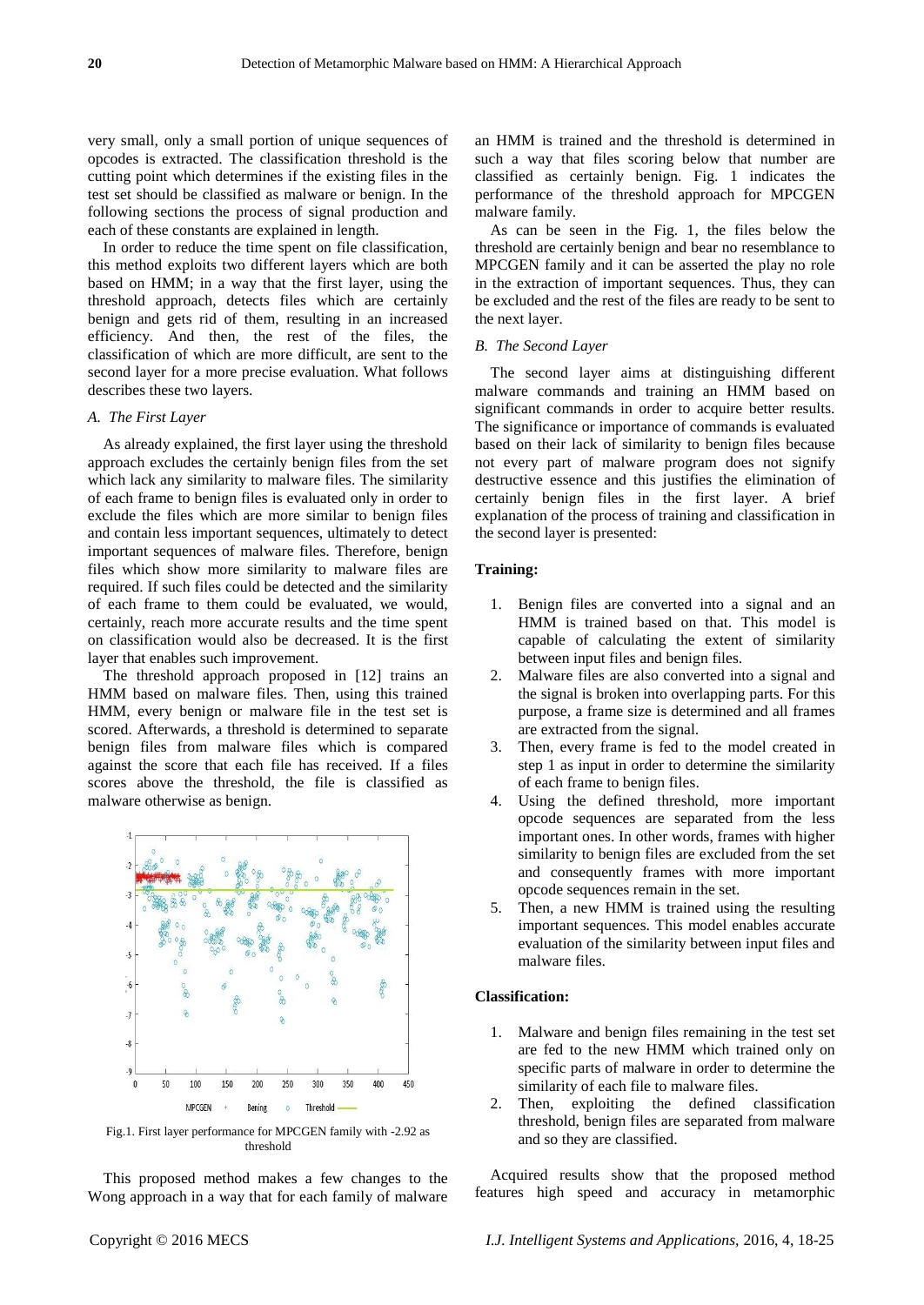malware detection.

#### *C. Signal Generation Process*

As mentioned, the proposed model is created and trained based on the input signal that it receives and the input signal is actually the opcode sequences of benign and malware files.

In order to generate the signal based on opcode sequences, it is required that all unique opcodes in the whole data set be detected and then each opcode be assigned a corresponding unique number. Fig. 2 shows the manner in which this operation is done.

| $call \Rightarrow$    |               | 1              |
|-----------------------|---------------|----------------|
| $pop \Rightarrow$     |               | $\overline{2}$ |
| sub $\Rightarrow$ 3   |               |                |
| $mov \Leftrightarrow$ |               | $\overline{a}$ |
| push $\Rightarrow$    |               | - 5            |
| or                    | $\Rightarrow$ | -6             |
| iz                    | ⇨             | $\overline{7}$ |
| lea                   | ⇨             | 8              |
| $neg \Rightarrow$     |               | 9              |
| not                   | ⇨             | 10             |
|                       | ⇨             | $\sim$ 100     |
|                       | ⇨             |                |
|                       |               |                |

Fig.2. Mapping opcodes to unique numbers in order to generate the signal

Next, the opcode sequences of the relating file is ascribed with these numbers and, as seen in Fig. 3, the signal of the file is generated.



Fig.3. A sample signal generated from opcode sequences

Fig. 4 is an actual signal generated from opcode sequences of NGVCK malware family files and as is apparent, the length of the signal is about 9000 meaning that it comprises of 9000 opcodes which include about 120 unique opcodes.

#### *D. Classification Threshold*

To determine the value of the threshold, first the number of false positives and the number of false negatives of each model are to be calculated. Next, these numbers are to be studied according to different values of the threshold and, depending on the desired balance, the value of the threshold is determined [12].



Fig.4. The signal generated from opcode sequences of NGVCK malware family

The classification threshold is a value using which the files in the test set are classified as benign or malware. If the value is too low, most of the files are classified as benign and, obviously, if the value is too high, the opposite happens. The threshold value is calculated by experimenting with different values on the test data, through the explained process in the previous section.

#### *E. Significance Threshold*

The significance threshold is the cutting point using which less important opcode sequences are separated from the more important ones in malware files. If the value of the significance threshold is too big, malware code is extracted completely which is undesirable and if the value is too small only small part of the unique opcode sequences are extracted which is also undesirable. Fig. 5 gives a view to the process.



Fig.5. Performance of significance threshold with the value of -2.5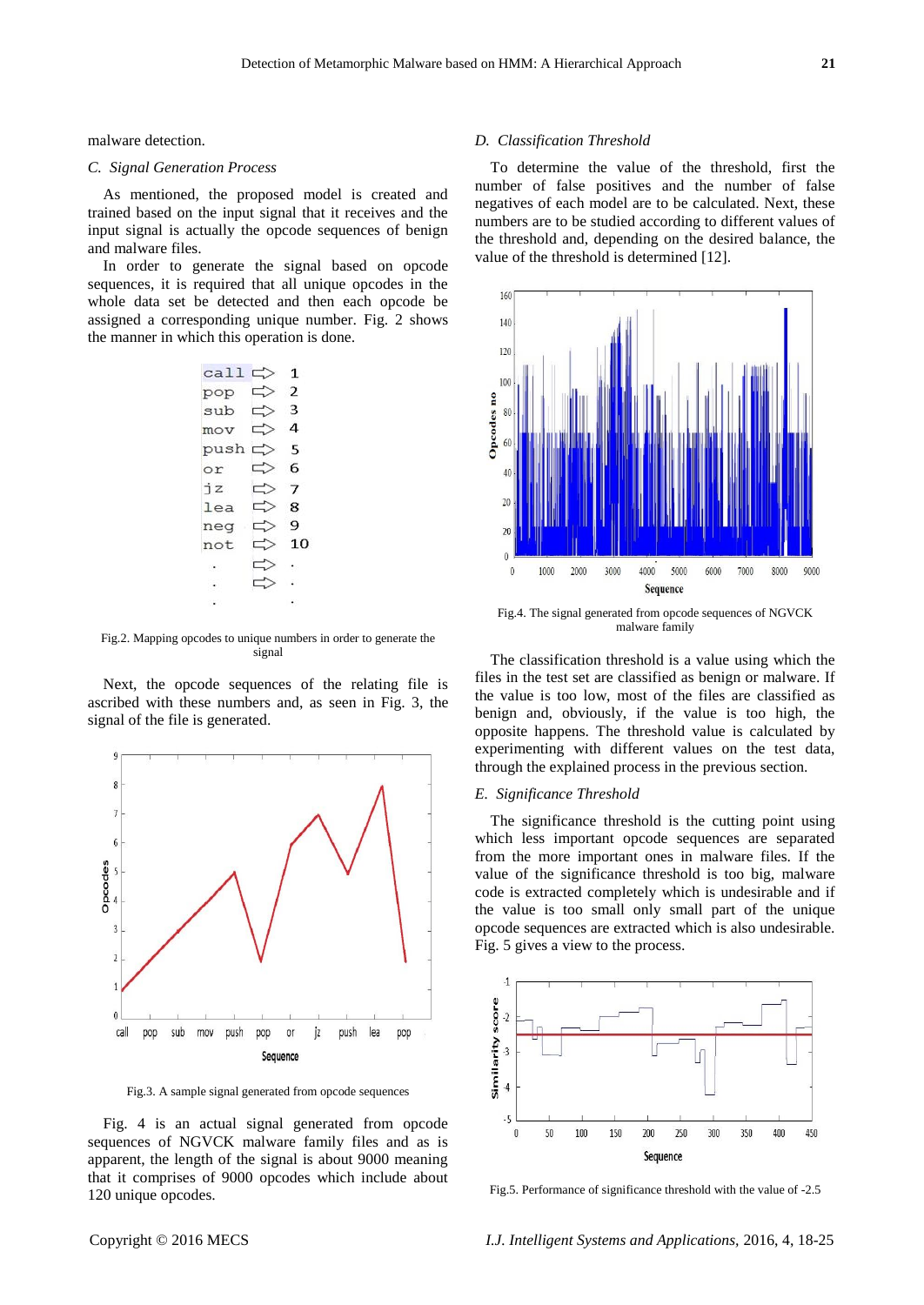The sequences that fall below the threshold are those with less significance that are more similar to benign files and bring about interference in detection. Thus, such sequences are eliminated and important sequences above the threshold are separated and packed together to create a new signal.

#### *F. Frame Size*

As previously mentioned, to extract important sequences of malware, files are first to be converted into a signal. Then, the signal is broken into overlapping parts, called frames, which are equal in size. In fact, every frame contains a unique opcode sequence and the size of the frame determines the length of each sequence extracted from the malware. So that if the size is assumed to be 50, each extracted sequence contains only 50 opcodes.

This method exploits a technique similar to the sliding window technique because the frames need to overlap. This is due to the fact that we do not know which part of sequences are the important ones that we are looking for. Therefore, by having overlapping frames, the chance of finding more significant frames increases. For this purpose, after converting malware files into signals, we break them down into overlapping frames equal in size. Fig. 6 shows how the process is done with frame size of 50.



Fig.6. Signal segmentation with frame size of 50

As seen in Fig. 6, a signal with the length of 480 is broken into 18 frames with the size of 50. If the size is too high, for example if the frame size is 450 in Fig. 6, only one frame is extracted from malware file which will, certainly, not prove effective at all in the results.

#### IV. EXPERIMENTAL RESULTS

We experiment with three different approaches, the threshold approach, the dueling approach and our proposed approach. We also compare the results of the three approaches in terms of execution time, as well as in terms of detection rate, false-positive rate and overall accuracy.

The detection rate equals the number of viruses detected by the model divided by the total number of viruses in the test set. The false-positive rate, which is related to model features, is obtained through dividing the number of false positives by the total number of benign programs in the test set. The overall precision is defined as the number of correct predictions divided by the total numbers of benign and non-benign programs [12]. These three criteria are computed based on true positives (TP), true negatives (TN), false positives (FP) and false negatives (FN) as follows:

$$
Delection Rate = \frac{TP}{TP + FN}
$$
 (1)

$$
False Positive Rate = \frac{FP}{FP + TN}
$$
 (2)

*Overall Accuracy* = 
$$
\frac{TP + TN}{TP + TN + FP + FN}
$$
 (3)

We look at each of these in detail in the following sections.

#### *A. Data Sets*

The proposed method is examined and tested on the well-known malware MWOR[19] and the malware constructed by kits NGVCK [13], G2[14], MPCGEN[15], MetaPHOR[16] and the random benign executable files which are selected from the Clang [18], Cygwin [19], GCC [20], MingW [21], TASM [24], Turbo C [25]. The total number of malware and benign files in the training and test sets together is 1245.

Classifying a file requires the computation of the probability of its opcode sequence similarity in a model. But the computation is not possible directly as it needs about 2TN<sup>T</sup> . The strength of HMM is due to the fact that there exists an efficient algorithm to achieve the same results. We calculate the score by running the forward HMM algorithm which only needs  $N^2T$  multiples [9].

#### *B. Threshold Method*

In this method, we train an HMM for every malware family code, then, determine the appropriate threshold value. Afterwards, for any file in the test set, we determine the probability of observing given sequences of opcodes.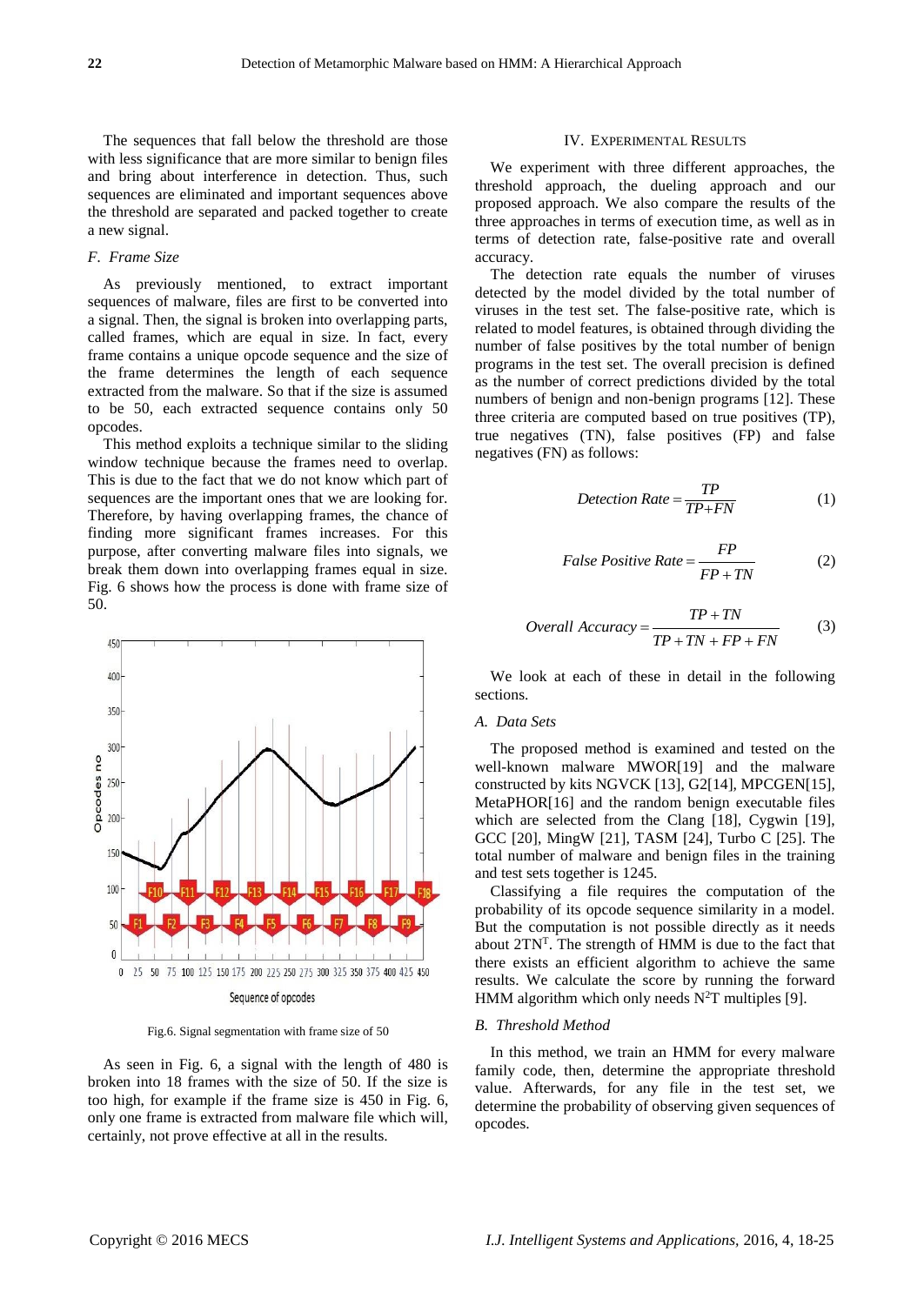If the probability is less than the threshold value, the file is classified as a malware; otherwise it is classified as benign [12].

|                   | FP        | <b>FN</b>       | Thre    | Detection | FP   | Overall  |
|-------------------|-----------|-----------------|---------|-----------|------|----------|
|                   | $\%$      | %               | shold   | Rate      | rate | accuracy |
| G2                | 15.2<br>9 | 8.3<br>3        | $-2.71$ | 0.9863    | 0.54 | 0.8557   |
| <b>MPCG</b><br>EN | 21.6<br>4 | 3.3<br>3        | $-2.92$ | 0.9940    | 0.61 | 0.8062   |
| <b>NGVC</b><br>K  | 39.7<br>6 | 9.0<br>$\theta$ | $-3.58$ | 0.9343    | 0.48 | 0.7008   |
| MetaPH<br>OR.     | 47.2<br>9 | 15.<br>$\Omega$ | $-2.66$ | 0.9372    | 0.70 | 0.5886   |
| <b>MWOR</b>       | 12.2<br>3 | 19.             | $-2.57$ | 0.9515    | 0.39 | 0.8648   |

Table 1. Results for Threshold Approach

Results in Table 1 show that this approach was especially incompetent to detect MetaPHOR and NGVCK. Our results are different from Wong's [12] because we use a different dataset and train an HMM for each malware family, instead of training an HMM for the whole malware set.

#### *C. Dueling Method*

The dueling HMM strategy differs from threshold approach. In this approach, an HMM is trained for each malware family code and also some HMMs are built based on benign codes. For every file in the test set, we determine the probability of observing the sequence of opcodes for each of the malware HMMs and benign HMMs. If the HMM reporting the highest probability represents malware code, the file is classified as a malware [11].

| Table 2. Results for the Dueling Approach |  |  |  |
|-------------------------------------------|--|--|--|
|-------------------------------------------|--|--|--|

|                 | FP   | <b>FN</b> | Detection | FP   | Overall  |
|-----------------|------|-----------|-----------|------|----------|
|                 | $\%$ | $\%$      | Rate      | Rate | accuracy |
| G <sub>2</sub>  | 0.00 | 0.00      | 1.0000    | 0.00 | 1.0000   |
| <b>MPCGEN</b>   | 0.00 | 0.00      | 1.0000    | 0.00 | 1.0000   |
| <b>NGVCK</b>    | 2.82 | 38.00     | 0.8446    | 0.08 | 0.8592   |
| <b>MetaPHOR</b> | 3.29 | 21.00     | 0.9514    | 0.15 | 0.9333   |
| <b>MWOR</b>     | 1.64 | 2.00      | 0.9952    | 0.06 | 0.9829   |

Table 2 shows that the results improve considerably in terms of overall accuracy. However, as a side effect of each file being scored against multiple HMMs the files take longer to be classified.

## *D. Proposed Approach*

In the proposed approach we use the threshold approach. The aim is to eliminate as many files as can be eliminated using the threshold approach (Tier1), thus the proposed approach would need (Tier2) to classify smaller number of files, leading to a considerable gain in terms of execution time in file classification.

We first use the threshold approach to score the files and eliminate any "definitely benign" file; files which score below the threshold .The threshold is different for different malware code.The files which cannot be eliminated using the threshold approach are then scored using our proposed approach. Table 3 shows the results of this approach.

Table 3. Results for Proposed Approach

|                 | FP   | FN            | Threshold | Eliminated | Detection | FP   | Overall  |
|-----------------|------|---------------|-----------|------------|-----------|------|----------|
|                 | $\%$ | $\frac{0}{0}$ |           | in Tier 1  | Rate      | Rate | accuracy |
| G2              |      |               | $-2.78$   | 251/485    | .0000     | 0.00 | 1.0000   |
| <b>MPCGEN</b>   |      |               | $-2.92$   | 287/485    | 0000.     | 0.00 | 1.0000   |
| <b>NGVCK</b>    | 0.4  | 33.5          | $-3.65$   | 211/625    | 0.8633    | 0.01 | 0.8896   |
| <b>MetaPHOR</b> | 0.7  |               | $-2.81$   | 162/525    | 0.9791    | 0.03 | 0.9771   |
| <b>MWOR</b>     |      |               | $-2.62$   | 222/525    | .0000     | 0.00 | 1.0000   |

Table 4 lists out the time taken in milliseconds by each approach to classify every malware family. Table 4 shows that the threshold approach is the fastest method followed by the proposed approach. The dueling approach, as expected, is the slowest of the three .The execution time for the dueling approach is two to three times longer than that of the threshold approach on average.

| Timing comparison (ms) |                                              |            |                      |  |  |  |
|------------------------|----------------------------------------------|------------|----------------------|--|--|--|
|                        | Threshold<br>Dueling<br>Approach<br>Approach |            | Proposed<br>Approach |  |  |  |
| G <sub>2</sub>         | 556.3584                                     | 1125.1585  | 633.5652             |  |  |  |
| <b>MPCGEN</b>          | 522.4151                                     | 1084.0254  | 613.4547             |  |  |  |
| <b>NGVCK</b>           | 561.8427                                     | 1185.4857  | 784.9556             |  |  |  |
| <b>MetaPHOR</b>        | 658.1485                                     | 1425.1258  | 898.3598             |  |  |  |
| <b>MWOR</b>            | 4494.1589                                    | 11351.7675 | 9524.4412            |  |  |  |

Table 5 shows that the threshold method is the best approach in terms of time. The dueling approach is much more accurate than the threshold method; however the time required for execution is long.

The proposed approach on the other hand takes the best of both approaches. The proposed method is able to detect destructive files by 98 percent precision and yet it keeps the false-positive rate at minimum and achieves superior results compared to the dueling HMM strategy.

Table 5. Comparison of detection strategies

|                       | Detection<br>Rate | FP<br>rate | Overall<br>accuracy | Total time<br>(ms) |
|-----------------------|-------------------|------------|---------------------|--------------------|
| Threshold<br>Approach | 0.9593            | 0.4755     | 0.8068              | 849.2757           |
| Dueling<br>Approach   | 0.9712            | 0.0554     | 0.9664              | 2021.4453          |
| Proposed<br>Approach  | 0.9803            | 0.0058     | 0.9833              | 1556.8470          |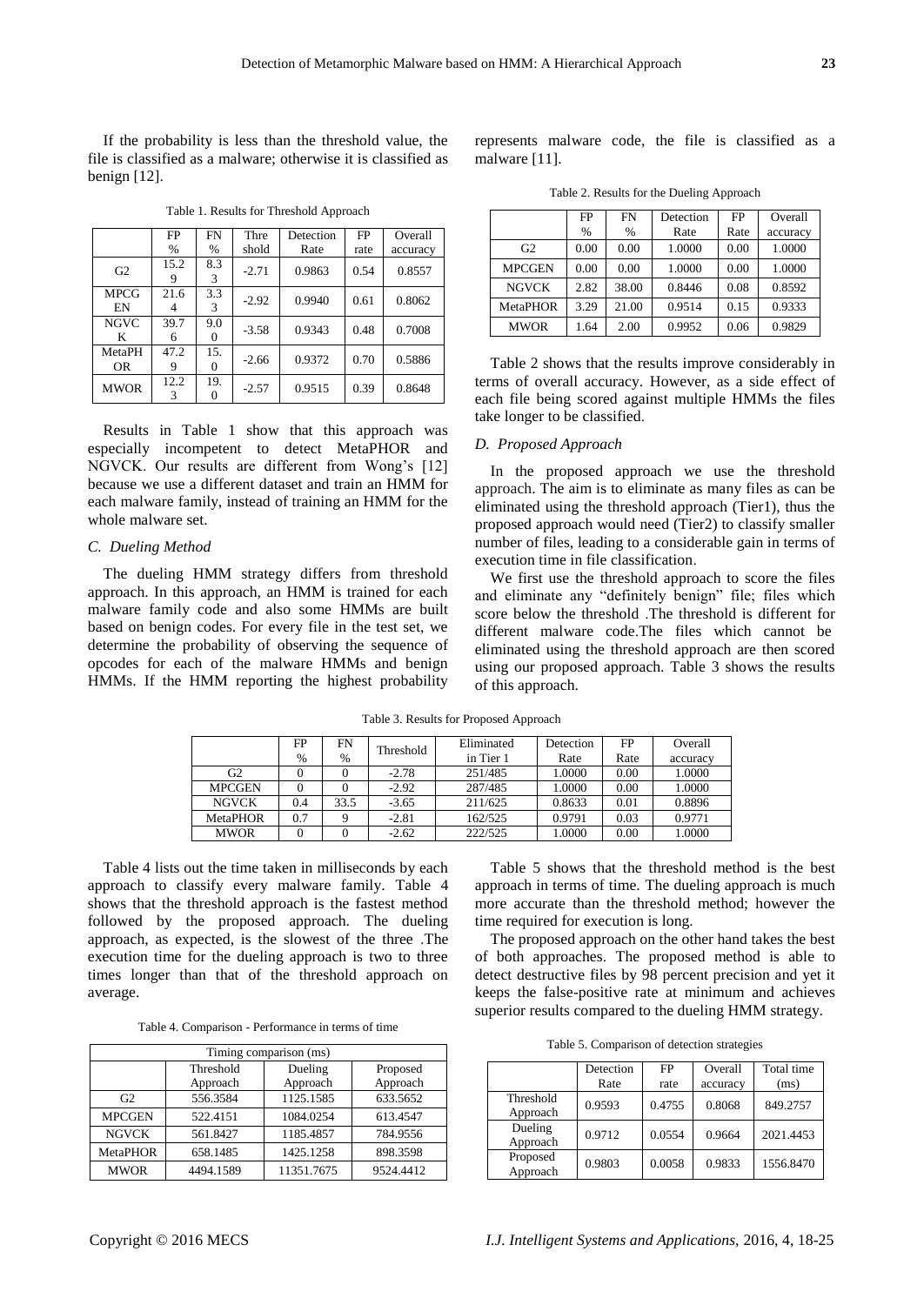#### V. CONCLUSION

This paper proposes the idea of combining different approaches in order to detect malware in a more efficient way in terms of time. As it was stated, some of the metamorphic malware which are able to get around the threshold approach are detected by the dual approach with high precision. However, this approach causes much overload. In addition to taking advantage of the benefits of both approaches, we present a new method by distinguishing important file parts based on their dissimilarity to benign files and by extracting important sequences of opcodes from malware files to overcome the challenge. The results demonstrate that the HMM trained based on the important sequences of opcodes is able to act with higher speed and is, in most cases, more accurate than the dual approach. The improvement ranges from almost 42% to a minimum of 8% percent in terms of time. We hope the proposed method allows us to improve malware detection tools based on HMM.

#### **REFERENCES**

- [1] A. Kalbhor, T. H. Austin, E. Filiol and M. Stamp, "Dueling hidden Markov models for virus analysis," Journal in Computer Virology Hack Tech:Springer, 2014.
- [2] C. Annachhatre, T. H. Austin and M. Stamp, "Hidden Markov models for malware classification," Journal in Computer Virology Hack Tech:Springer, 2014.
- [3] D. Baysa, "Structural Entropy and Metamorphic Malware," M.S. dissertation, Dept. Comp. Sc., Univ. San Jose State, 2013.
- [4] J. Aycock, "Computer Viruses and Malware," Advances In Information Security:Springer, 2006.
- [5] J. Kuriakose and P. Vinod, "Ranked Linear Discriminant Analysis Features for Metamorphic Malware Detection," IEEE International Advanced Computing Conference, pp. 112-117, 2014.
- [6] K. Mathur and S. Hiranwal, "A Survey on Techniques in Detection and Analyzing Malware Executables," International Journal of Advanced Research in Computer Science and Software Engineering, pp. 422-428, 2013.
- [7] L. Rabiner, "A tutorial on hidden Markov models and selected applications in speech recognition," Proceedings of the IEEE, pp. 257-286, 1989.
- [8] M. Gales, and S. Young, "The Application of Hidden Markov Models in Speech Recognition," Now Publishers Inc, pp. 195-304, 2008.
- [9] M. Stamp, "A revealing introduction to hidden Markov models," Dept. Comp. Sc., Univ. San Jose State, 2012.
- [10] S. Alam, I. Sogukpinar, I. Traore and R. Horspool, "Sliding window and control flow weight for metamorphic malware detection," Journal in Computer Virology Hack Tech: Springer, pp. 75-88, 2015.
- [11] T. H. Austin, E. Filiol, S. Josse and M. Stamp, "Exploring hidden Markov models for virus analysis: A semantic approach," Hawaii International Conference on System Sciences, pp. 5039-5048, 2013.
- [12] W. Wong, "Analysis and Detection of Metamorphic Computer Viruses," M.S. dissertation, Dept. Comp. Sc., Univ. San Jose State, 2006.
- [13] NGVCK. VX Heavens, Retrieved from <http://vxheaven.org/vx.php?id=tn02>
- [14] G2. VX Heavens. Retrieved from

[http://download.adamas.ai/dlbase/Stuff/VX%20Heavens%](http://download.adamas.ai/dlbase/Stuff/VX%20Heavens%20Library/static/vdat/creatrs1.htm) [20Library/static/vdat/creatrs1.htm](http://download.adamas.ai/dlbase/Stuff/VX%20Heavens%20Library/static/vdat/creatrs1.htm)

- [15] MPCGEN . VX Heavens, http://vxheaven.org/vx.php?id=tm02
- [16] MetaPHOR. Retrieved from http://spth.virii.lu/29a6/29A-6.602.txt
- [17] Sridhara, S. M., & Stamp, M. (2013). Metamorphic worm that carries its own morphing engine. Journal of Computer Virology and Hacking Techniques, 9(2), 49-58.
- [18] Clang. Retrieved from http://clang.llvm.org/ [19] Cygwin. Retrieved from http://www.cygwin.com/
- [20] GCC. Retrieved fro[m http://gcc.gnu.org/](http://gcc.gnu.org/)
- [21] MinGW. Retrieved fro[m http://www.mingw.org/](http://www.mingw.org/)
- [22] TASM. Retrieved from http://trimtab.ca/2010/tech/tasm-
- 5-intel-8086-turbo-assemblerdownload<br>Turbo C Retrieved [23] Turbo C, Retrieved from <http://edn.embarcadero.com/article/20841>

## **Authors' Profiles**



**Mina Gharacheh** received her B.Sc. Degree on computer software from Pasargad University, Shiraz, Iran in 2011. She is currently a M.Sc. student continuing computer software at Science and Arts University, Yazd, Iran.

Her research interests are in the fields of machine learning, Improving simulation

performance of system on chips Using GPUs as accelerator and security.



**Vali Derhami** received the B.Sc. Degree on control engineering from Esfahan University of Technology, Iran, in 1996. He received M.S. and Ph.D. degrees on control engineering from Tarbiat Modares University, Iran, in 1998 and 2007, respectively.

From 2002 to 2007, he worked in the Intelligent Control Systems Laboratory on "intelligent agent based controller design for robot navigation problem". Currently, he is Associate professor in computer and electrical engineering department in Yazd University. His research interests are neural fuzzy systems, intelligent control, reinforcement learning, robotics, search engine, and information technology. He has published more than 100 papers in conferences and journals.



**Sattar Hashemi** received the PhD degree in computer science from Iran University of Science and Technology in conjunction with Monash University, Australia, in 2008. Following academic appointments at Shiraz University, he is currently an associate professor at Electrical and Computer Engineering School, Shiraz University,

Shiraz, Iran.

He is recognized for contributions in the fields of machine learning and data mining. He has published many refereed papers and book chapters on data stream classification, game theory, social networks, database intrusion detection, and computer security.